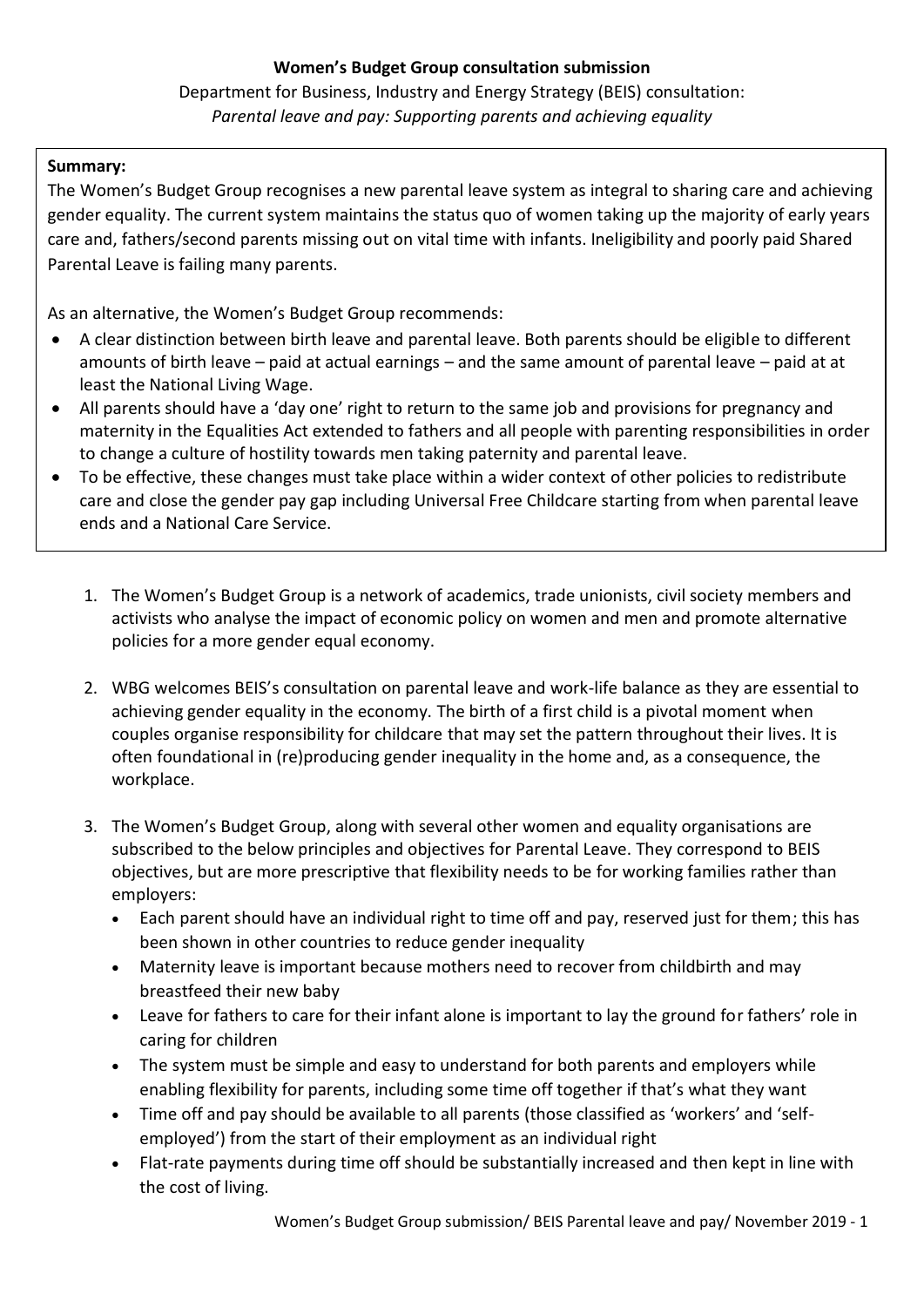- The system should ensure that parents have the right to return to the same job after taking leave and protected by law from losing their job during their leave or when they return to work, through discrimination or redundancy.
- Parental leave and pay policies should work alongside a flexible by default UK labour market and a more affordable childcare system that is available and ensures work pays from the day parents return to employment

## **Our own, more detailed, recommendations are set out below.**

- 4. The current Shared Parental Leave (SPL) system is not working. At the moment, SPL is effectively transferable maternity leave as opposed to genuinely shared parental leave. It is inaccessible for many families and does not recognise the financial dynamics within couples that motivate them in how they distribute available leave between them. Transferable leave models, which do provide flexibility and choice, do not support fathers' use of leave and do little if anything to redistribute caring labour.
- 5. Parental leave that is genuinely shared, that is taken by both parents, adequately paid and accessible for all is integral to redistributing unpaid care. That women currently do the vast majority of unpaid work leaves them with less time for paid work and other activities and therefore contributes to the gender pay gap and women's disadvantage in the paid economy. The gender pay gap incentivises women to take more of any parental leave available to both parents, as it makes 'financial sense' if their partner earns more.
- 6. Our submission draws on our [2019 briefing Parental, Maternity and Paternity Leave](https://wbg.org.uk/analysis/uk-policy-briefings/2019-wbg-briefing-maternity-paternity-and-parental-leave/)<sup>1</sup> as well as from Maternity Action's submission. It first addresses shortcomings in the current system which disincentivise the sharing of care, before moving on to set WBG's core recommendations for an improved parental leave system to promote a more gender equal economy. Namely:
	- Six months non-transferable birth leave for mothers to recover from birth paid at full earnings
	- At least four weeks non-transferable birth leave for fathers and second parents to assist in recovery paid at full earnings
	- An individual non-transferable parental leave allowance of six months for each partner to be paid at at least the Real Living Wage<sup>2</sup>, with flexibility about how and when to take this up to 18 months after birth.
	- Day one rights to return to the same job, not just to a suitable alternative, to reduce the risk of discrimination against parents and help change cultural norms around parental leave.
	- Parental leave reform should take place within wider moves to share care in the economy including implementing free, high quality Universal free childcare available from six months and, a National Care Service with provision for independent living.
	- Implementation of policies to close the gender pay gap, sharing care more equally and closing the gender pay gap are integrally related.

## **Shared Parental Leave (SPL) shortcomings**

7. Currently, UK maternity, paternity and parental leave policy design is based on an out-of-date model that does not encourage sharing of care between parents. Instead, several incentives and

<sup>1</sup> WBG (2019) Maternity, paternity and parental leave 2019 briefin[g https://wbg.org.uk/analysis/uk-policy-briefings/2019-wbg-briefing-maternity-paternity-and-parental-leave/](https://wbg.org.uk/analysis/uk-policy-briefings/2019-wbg-briefing-maternity-paternity-and-parental-leave/) <sup>2</sup> Living wage (2019) Explaining the UK wage rate[s https://www.livingwage.org.uk/what-real-living-wage](https://www.livingwage.org.uk/what-real-living-wage)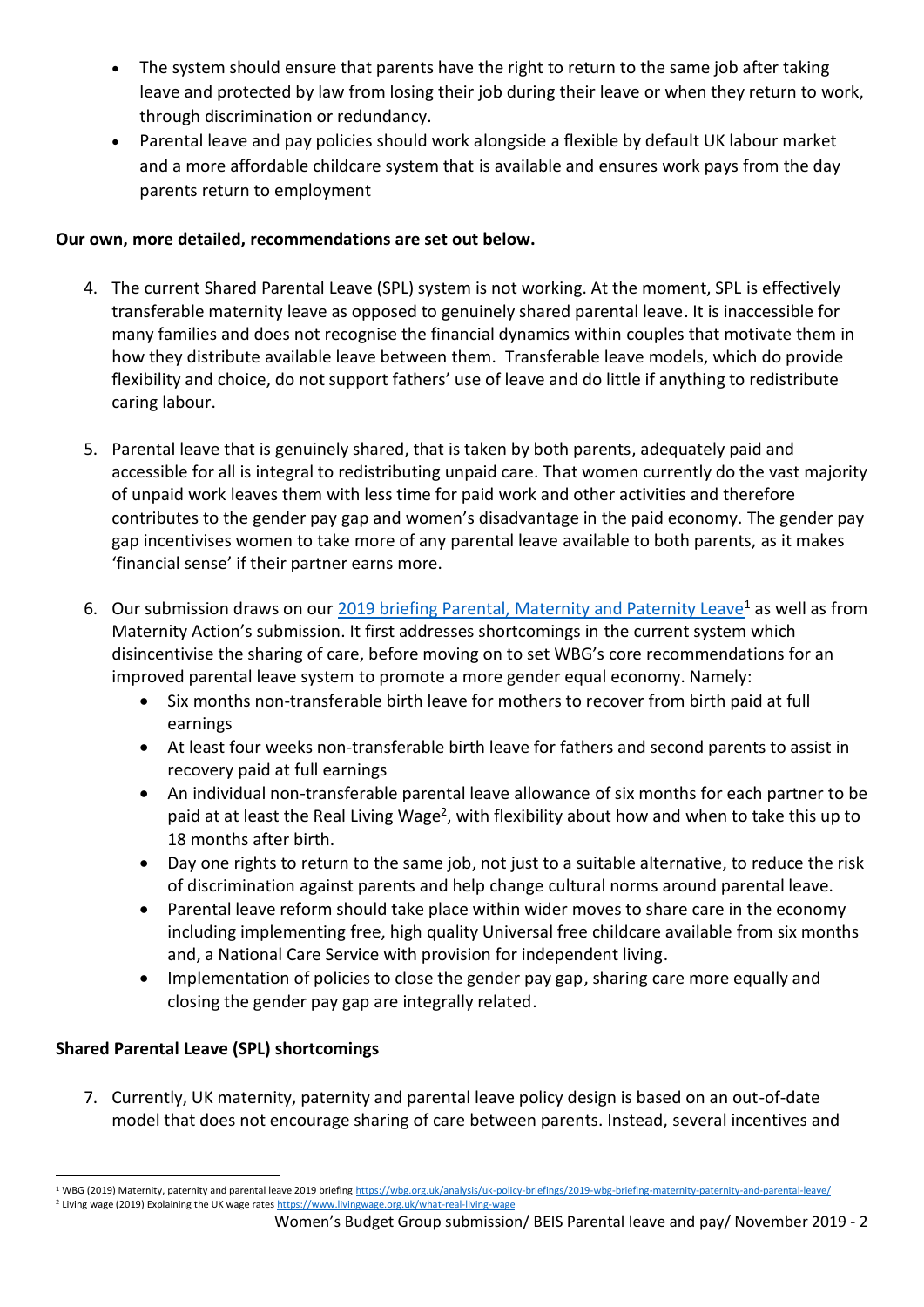defaults preserve the status quo where women undertake the majority of unpaid care, starting with parental leave.

8. The introduction of Shared Parental Leave was an important recognition that care should be shared equally between parents. However, because of the design of the system take-up by men has been low. In 2018/19 just 10% of fathers took parental leave<sup>3</sup>.

## **Eligibility**

- 9. Coverage and eligibility for maternity and paternity leave is a key issue. Among new parents, 27%<sup>4</sup> of employed fathers who had a child in the last year were not eligible for paid paternity leave due to their employment status, with 20% ineligible due to self-employment and 7% because they had been employed for under 6 months<sup>5</sup>.
- 10. For employed mothers, 16%<sup>6</sup> of those who had a child in the last year were not eligible for paid maternity leave, because their earnings fell below the economic activity test earnings threshold (7%), they were self-employed (7%) or they did not meet the continuous employment condition  $(2\%)^7$ .
- 11. With increasing casualisation of working arrangements, there are fears the number ineligible will rise, and include many of the most vulnerable workers. Restrictions on entitlement to Statutory Maternity Pay (SMP), Paternity Pay and Shared Parental Pay cause hardship and limit productivity if workers have to quit their jobs. By default, all birth and parental rights should be day one rights.

## **Rates of pay**

- 12. Additionally, statutory maternity and paternity pay rates are, in relative terms, among the lowest in Europe. Since 2010, the value of Statutory Maternity Pay has fallen from 60% of the national living wage, to just 52%<sup>8</sup>.
- 13. The low rate of pay for paternity leave interacts with the gender pay gap, providing significant barriers to fathers using more leave, because families are more dependent on their higher wages.

### **The gender pay gap**

- 14. Parental leave policy design also interacts with the gender pay gap. Women in opposite sex partnerships often earn less than their partners: for example, only one third of women in dual earner households bring home at least half of the household income<sup>9</sup>.
- 15. Finances are a central factor in couples' decision making when it comes to planning family leave to care for a new baby, incentivising them to choose the lower paid partner to take any sharable leave, usually the woman, due to the gender pay gap.

<sup>3</sup> Aldrich, R. et al. (2018). Inequalities in Access to Paid Maternity & Paternity Leave & Flexible Work. London: UCL.

<sup>4</sup> Aldrich, R. et al. (2018). Inequalities in Access to Paid Maternity & Paternity Leave & Flexible Work. London: UCL.

<sup>5</sup> Aldrich, R. et al. (2018). Inequalities in Access to Paid Maternity & Paternity Leave & Flexible Work. London: UCL.

<sup>6</sup> Aldrich, R. et al. (2018). Inequalities in Access to Paid Maternity & Paternity Leave & Flexible Work. London: UCL.

<sup>7</sup> Aldrich, R. et al. (2018). Inequalities in Access to Paid Maternity & Paternity Leave & Flexible Work. London: UCL.

<sup>8</sup> WBG (2018) Maternity, paternity and parental leave 2018 briefin[g https://wbg.org.uk/wp-content/uploads/2018/10/Parental-leave-October-2018-w-cover-1.pdf](https://wbg.org.uk/wp-content/uploads/2018/10/Parental-leave-October-2018-w-cover-1.pdf) 9 Burgess, A. and Davies, J. (2017). Cash or Carry: Fathers combining work and care in the U[K http://www.fatherhoodinstitute.org/wp-content/uploads/2017/12/Cash-and-carry-Full-](http://www.fatherhoodinstitute.org/wp-content/uploads/2017/12/Cash-and-carry-Full-Report-PDF.pdf)

[Report-PDF.pdf](http://www.fatherhoodinstitute.org/wp-content/uploads/2017/12/Cash-and-carry-Full-Report-PDF.pdf)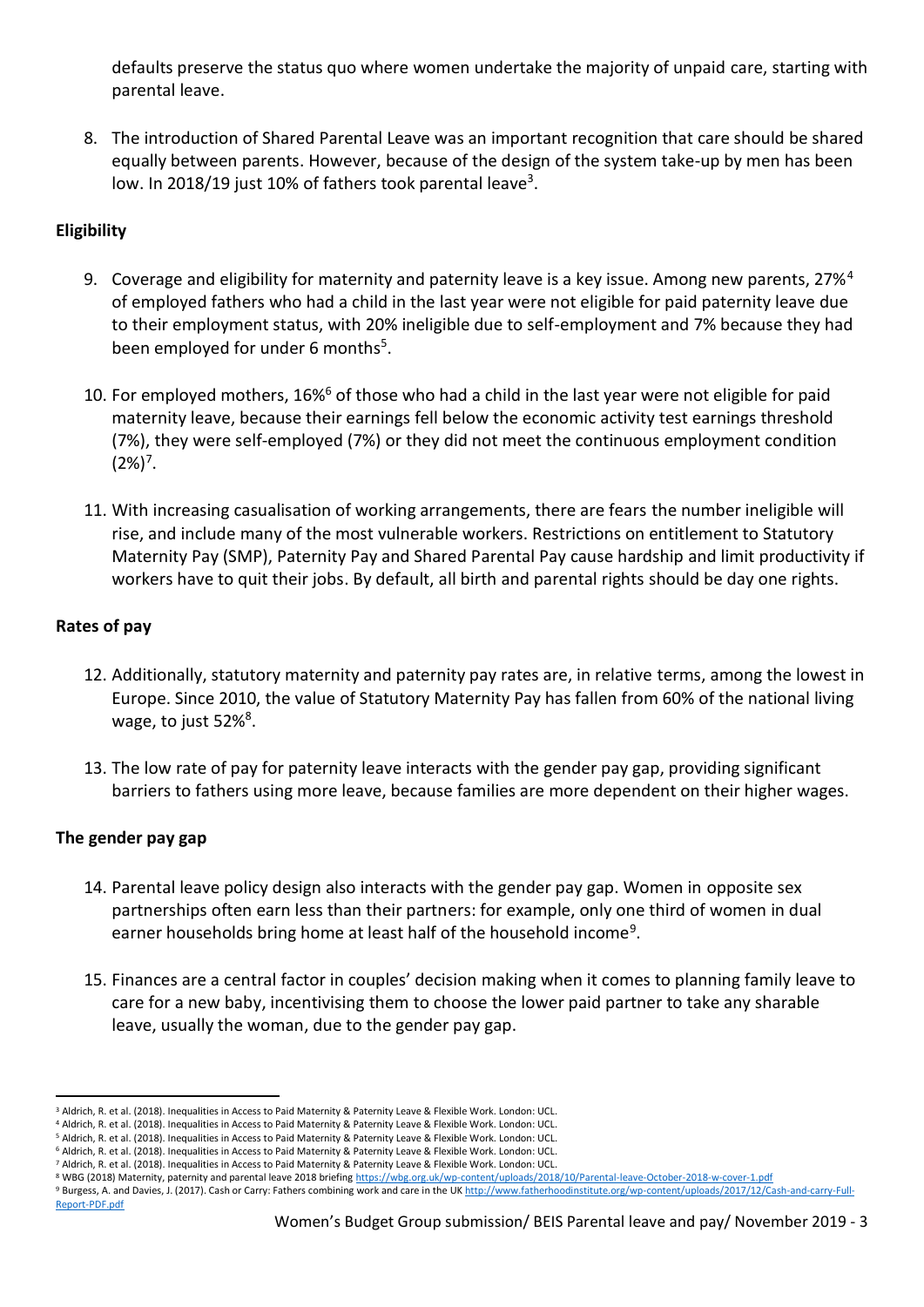- 16. Moreover, government parental leave policies do not provide fathers with any well-paid portion of leave, acting as a further disincentive to fathers' use of leave.
- 17. The prioritisation of 'flexibility and choice' must not compromise the drastic need to redistribute early years care within the household. Unequal caring responsibilities are cause and consequence of enduring gender inequality in the UK and the state has a role to play in incentivising sustainable cultural change. Transferable leave models, which do provide flexibility and choice, do not support fathers' use of leave and do little if anything to redistribute caring labour.

#### **Recommendations for change**

- 18. A guiding principle of WBG's recommendations for a new parental leave system is the differentiation between birth leave and parental leave. Conflating parental, maternity, and paternity leave risks losing sight of the different purposes of these different types of leave.
- 19. Birth leave is leave required to support recovery from giving birth and to enable breastfeeding. WBG supports Maternity Action's call for six months of maternal birth leave for women. We believe this should be paid at full earnings, to allow women to recover from birth and breastfeed.
- 20. If it is judged that this should be capped then such a cap should be set at the level at which tax free childcare allowance is no longer available (£100,000.)
- 21. We also recognise the importance of parents being together at this time and the need for second parents and fathers support the recovery of the mother and form familial bonds. Therefore, we recommend four weeks paternal birth leave paid at full earnings (also capped at £100,000 if necessary)
- 22. Parental leave, on the other hand, is leave required to care for a young baby and to parent them. This is less constrained by birth and fundamental to redistributing care equally among both parents. WBG therefore recommends introducing individual non-transferable allowance of six months leave for each parent, paid at at least the Real Living Wage. Ideally, parental leave payment ought to reflect actual earnings, so as to genuinely incentivise fathers.
- 23. Transferable leave is not working. In the name of 'flexibility and choice' it is maintaining the status quo whereby mothers take on the burden of early years care, and father or second parents face discrimination which make it difficult to take leave. Avoiding such an unequal division of care is the rationale behind non-transferable leave. It is clearer, consistent and will bring about genuine culture change unlike the current cosmetic and ineffective policy.
- 24. Lengthening the period of paternity leave without providing a high level of wage replacement is unlikely to achieve higher levels of fathers' involvement. Statutory Paternity Pay (paternity birth leave) should be funded by the State in view of the importance of increasing levels of paternal involvement and supporting both parents at the time of the birth.
- 25. We believe that maternity and paternity pay should be paid at full earnings rate. If it is judged that this should be capped then such a cap should be set at the level at which tax free childcare allowance is no longer available (£100,000.)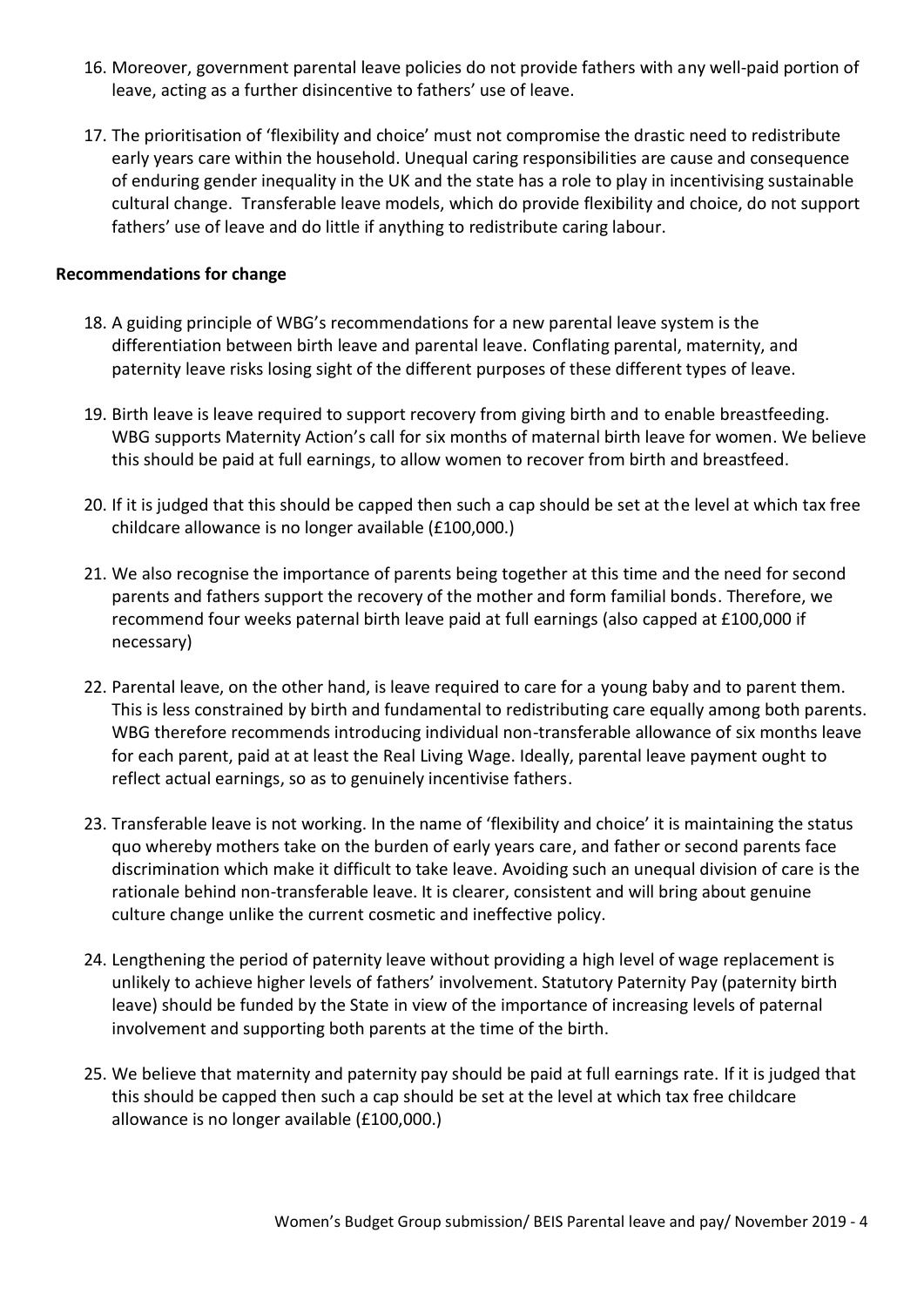- 26. Aside from possibly a capped payment we do not think that the system should be different for parents of different socio-economic positions. A simple and consistent system is best for all parents including those in self-employed and irregular or precarious work.
- 27. Parental leave for fathers and second parents should not be based on the eligibility status of the mother as in the current 'gatekeeping' system. This would widen coverage and, if combined with a period of higher earnings-related pay, would encourage greater take-up and enable more gender equal caring roles.
- 28. There is no either/or choice between shorter (better paid) leave and longer (worse paid) leave. Raising children is not something to be slotted around 'other work', but integral to the wellbeing of all people as well as the sustainability of the economy. We need to reframe care, paid and unpaid, as valuable and a necessary basis of our economy and society.
- 29. In line with the work of the Fawcett Society and Maternity Action<sup>10</sup>, we call for the new government to significantly shift its approach and create a new parental leave system that genuinely works for families, with well-paid, individual, non-transferable entitlements for each parent.

#### **Parental discrimination**

- 30. In addition to the non-transferable allowances set out above, the Women's Budget Group recommends strengthened laws on maternity discrimination given that Maternity Action reports 3 in 4 women report negative or possibly discriminatory experiences at work. We call for a day 1 right to return to the same job after maternity, paternity and parental leave, not a 'suitable alternative' for all parents including those who are self-employed or in irregular or precarious work.
- 31. Similarly, in order to change a culture of hostility towards men taking paternity and parental leave, WBG would like to see provisions for pregnancy and maternity in the Equalities Act extended to fathers and all people with parenting responsibilities.
- 32. These measures would better protect parents and help to remove the stigma around taking parental leave, by sending the message that taking parental leave cannot be taken by employers as an opportunity to replace employees, make changes to roles, alter responsibilities or demote staff who are taking leave.

#### **Incentives for fathers**

33. In 2018 the Women and Equalities Select Committee published the Fathers and the Workplace report<sup>11</sup>, which reviewed all government policy affecting fathers' ability to balance work and care

<sup>&</sup>lt;sup>10</sup> Fawcett Society (2016) Parents, work and care: striking the balanc[e https://www.fawcettsociety.org.uk/parents-work-and-care-striking-the-balance](https://www.fawcettsociety.org.uk/parents-work-and-care-striking-the-balance)

<sup>11 11</sup> WBG (2019) Maternity, paternity and parental leave 2019 briefin[g https://wbg.org.uk/analysis/uk-policy-briefings/2019-wbg-briefing-maternity-paternity-and-parental-leave/](https://wbg.org.uk/analysis/uk-policy-briefings/2019-wbg-briefing-maternity-paternity-and-parental-leave/)

<sup>&</sup>lt;sup>11</sup> Aldrich, R. et al. (2018). Inequalities in Access to Paid Maternity & Paternity Leave & Flexible Work. London: UCL.

<sup>11</sup> Aldrich, R. et al. (2018). Inequalities in Access to Paid Maternity & Paternity Leave & Flexible Work. London: UCL. <sup>11</sup> Aldrich, R. et al. (2018). Inequalities in Access to Paid Maternity & Paternity Leave & Flexible Work. London: UCL.

<sup>11</sup> Aldrich, R. et al. (2018). Inequalities in Access to Paid Maternity & Paternity Leave & Flexible Work. London: UCL.

<sup>11</sup> Aldrich, R. et al. (2018). Inequalities in Access to Paid Maternity & Paternity Leave & Flexible Work. London: UCL.

<sup>11</sup> WBG (2018) Maternity, paternity and parental leave 2018 briefin[g https://wbg.org.uk/wp-content/uploads/2018/10/Parental-leave-October-2018-w-cover-1.pdf](https://wbg.org.uk/wp-content/uploads/2018/10/Parental-leave-October-2018-w-cover-1.pdf)

<sup>&</sup>lt;sup>11</sup> Burgess, A. and Davies, J. (2017). Cash or Carry: Fathers combining work and care in the U[K http://www.fatherhoodinstitute.org/wp-content/uploads/2017/12/Cash-and-carry-Full-](http://www.fatherhoodinstitute.org/wp-content/uploads/2017/12/Cash-and-carry-Full-Report-PDF.pdf)[Report-PDF.pdf](http://www.fatherhoodinstitute.org/wp-content/uploads/2017/12/Cash-and-carry-Full-Report-PDF.pdf)

<sup>11</sup> Fawcett Society (2016) Parents, work and care: striking the balanc[e https://www.fawcettsociety.org.uk/parents-work-and-care-striking-the-balance](https://www.fawcettsociety.org.uk/parents-work-and-care-striking-the-balance) <sup>11</sup> Women and Equalities Committee (2018) Fathers and the workplac[e https://publications.parliament.uk/pa/cm201719/cmselect/cmwomeq/358/358.pdf](https://publications.parliament.uk/pa/cm201719/cmselect/cmwomeq/358/358.pdf)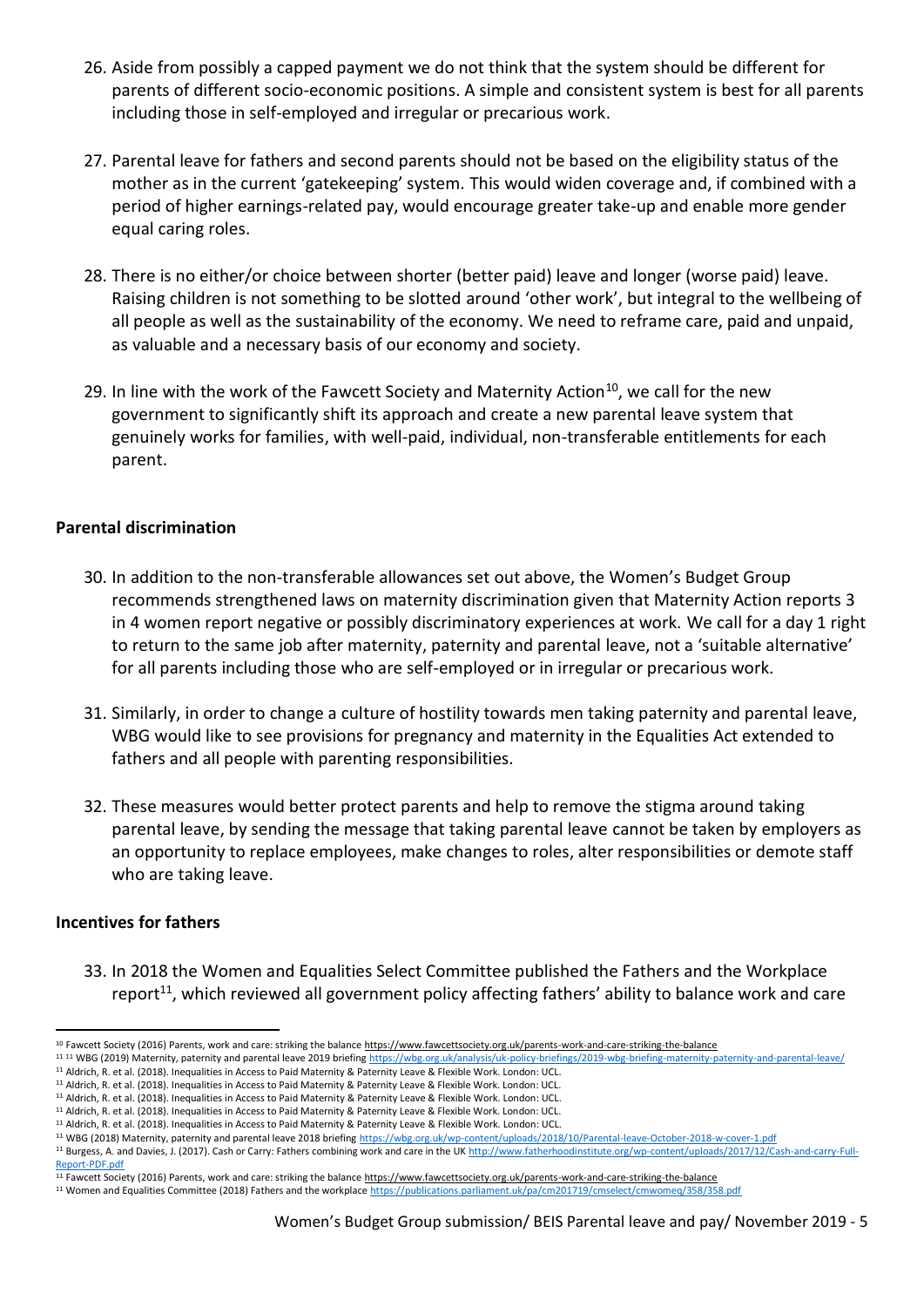responsibilities. The report recommended three policies: 1) that paternity birth leave (2 weeks at 90% of actual earnings – capped) be a day one right 2) that fathers have an individual nontransferable allowance or 'daddy quota' 3) that the government bring forward new legislation on making all new jobs available for flexible working.

34. As recommended by the Women and Equalities report, fathers and partners should be able to access the period of paternity leave no matter how long they have worked for their employer i.e. it should be a 'day 1' right. In addition, eligibility for both maternity and paternity, as well as parental leave, should not be limited to those on legal employment contracts.

#### **Increased rates of pay**

- 35. The UK's rates of pay for maternity and paternity leaves are among the lowest in Europe. The Government should increase the statutory payment rate to ensure all families can afford to meaningfully share caring responsibility.
- 36. In an age of increasing casualisation, this has significant implications for some of the most precarious workers and those with the lowest incomes. Self-employed mothers, who can be eligible for maternity allowance, are also disadvantaged. Maternity Allowance is paid up to the same rate of £148.68 per week but does not include entitlement to the first six weeks paid at 90% of earnings, meaning that self-employed mothers and those on low pay and insecure work miss out on the better-paid part of the leave.
- 37. The level of pay is also crucial to fathers' take up and so is action to tackle the gender pay gap at every level of employment in the UK. Policy reform must include periods of parental leave for both parents (paid at at least the National Living Wage) and, all birth leave (6 months for mothers, 4 weeks for fathers) paid at full earnings (capped if necessary.)

#### **Increased eligibility**

- 38. To address coverage problems, greater clarity is required over statutory definitions of, and protections linked to, employment status. In particular, information about the national insurance and tax contributions that self-employed 'worker' status individuals need to make in order to secure access to paid family-friendly statutory support should be improved and made more accessible.
- 39. Introducing an individual, non-transferable fathers' or partners' only portion of leave, which is not based on the eligibility status of the mother, would also ensure greater coverage. If combined with a period of higher, earnings-related pay for both parents, this would promote more gender equal caring.
- 40. Investing in better provision for new parents would establish greater equality in the home, which in turn would support greater equality in the workplace with returns for both business and government. It would create better outcomes for children and give families time to be together.

#### **Additional measures**